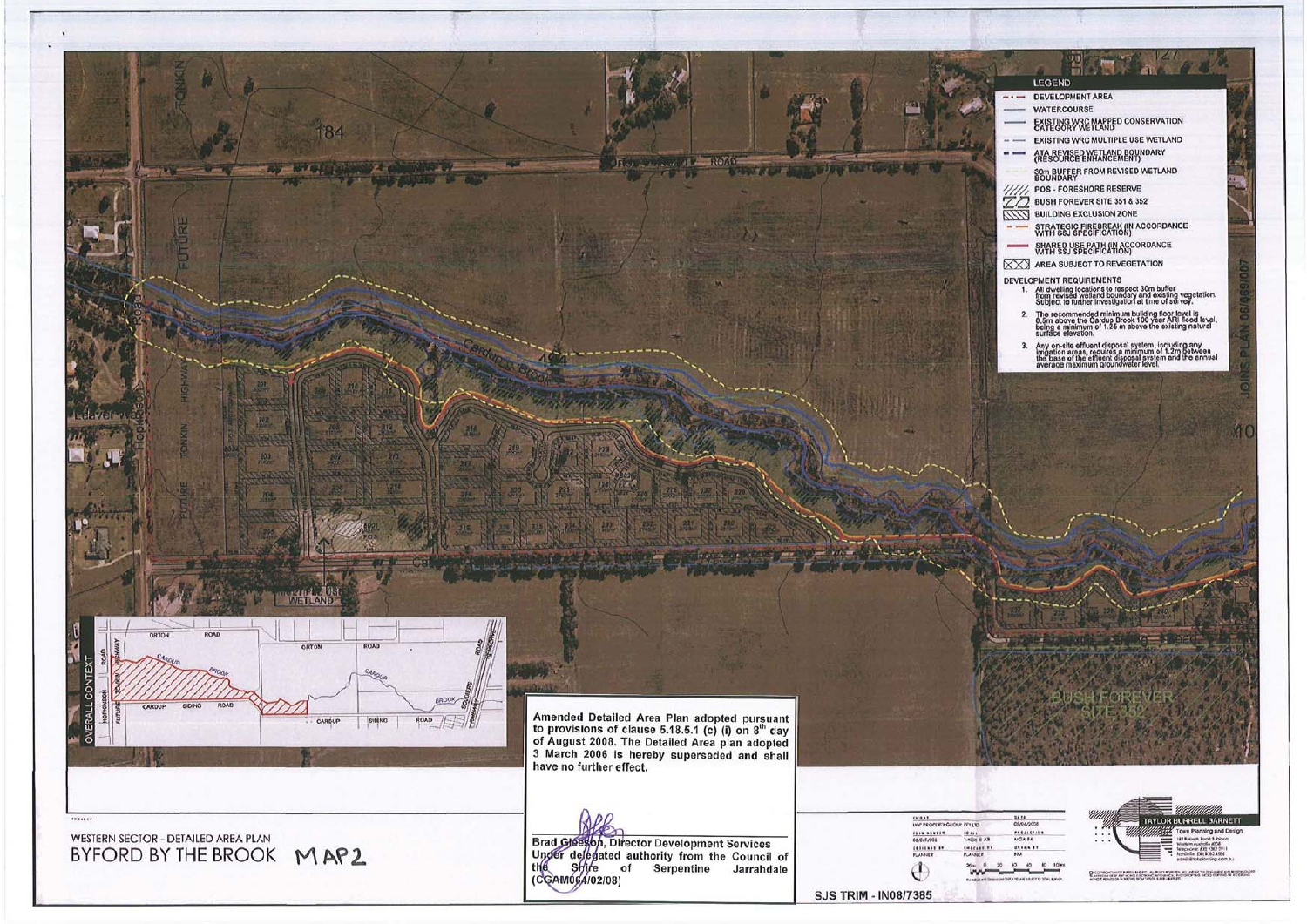## **DETAILED AREA PLAN PROVISIONS**

## **Adopted by Council on 28 November 2005 and 23 January 2006**

Vegetation Protection

- 1. No indigenous vegetation and trees shall be destroyed or cleared except, and subject to the subdivider or subsequent landowners obtaining the prior written consent of Council or where such vegetation is certified as dangerous, dead, dying or diseased by an accredited arborculturalist.
- 2. Notwithstanding special provision, the vegetation within areas designated as 'Building Exclusion', 'Roadside Swale', 'Roadside Vegetation', 'Foreshore Reserve' or 'Public Open Space' on the approved Detailed Area Plan shall not be destroyed or cleared without the approval of the Shire. Private land which contains any of these areas shall have suitable notification placed on the certificate of title advising of this special provision.

## Landscape and Vegetation Management Plan (Including Maintenance)

- 3. The subdivider shall prepare and implement a Landscape and Vegetation Management Plan for the areas identified on the approved Detailed Area Plan as 'Roadside Swale', 'Roadside Vegetation', 'Foreshore Reserve' and 'Public Open Space'. The Plan shall specifically demonstrate:
	- Suitable planting of indigenous vegetation to increase and/or reinstate the biodiversity value of the 'Foreshore Reserve' areas;
	- ii. Suitable planting of indigenous vegetation within 'Public Open Space' area 3 to consolidate on the vegetation corridor which extends from the adjacent Bush Forever Site No. 352 (Cardup Nature Reserve) to the Cardup Brook 'Foreshore Reserve' area;
	- iii. For the 'Roadside Vegetation' areas, suitable planting of indigenous vegetation to consolidate on the vegetation found to be existing;
	- iv. For the 'Roadside Swale' areas, suitable planting of indigenous riparian vegetation to perform nutrient stripping functions of generated water runoff in accordance with special provision 6;
	- v. Suitable weed management for all areas, including the slashing and spraying of weeds and removal of invasive non-indigenous vegetation.
	- vi. For 'Building Exclusion' areas on private land within 30m of the Cardup Brook creek line and associated riparian vegetation, suitable planting of indigenous vegetation to reinstate and consolidate upon the biodiversity value of the adjacent 'Foreshore Reserve' area.

The Plan shall include details of a vegetation schedule, nominating each species, the spacing of each species, the numbers of plantings required and the size of each plant to be used at the time of planting, together with the anticipated height of each plant at maturity. The Plan shall be implemented prior to subdivision.

- 4. The subdivider shall maintain vegetation planted on private land until such land is sold, or shall plant sufficient vegetation numbers to allow for natural loss. Thereafter, the owners of the lots shall be responsible for the maintenance and replacement (if and where necessary) of the vegetation planted by the subdivider in accordance with the approved Landscape and Vegetation Management Plan.
- 5. The subdivider shall maintain vegetation planted on public land for a minimum of two summer periods following establishment, and until the required vegetation densities are established and the stems of taller vegetation species have reached a 50cm height.

## Drainage and Nutrient Management Plan

6. The subdivider shall prepare and implement a Drainage Nutrient Management and Flood Mitigation Plan for the subject land. The Plan shall demonstrate how water quality and quantity draining from the subject land will be maintained and how any flood risk associated with Cardup Brook will be mitigated against following completion of subdivision. The Plan shall also map the average annual maximum groundwater level across the subject land and where this occurs within 1 metre of natural ground level will demonstrate how the groundwater level will be actively controlled through the adopted